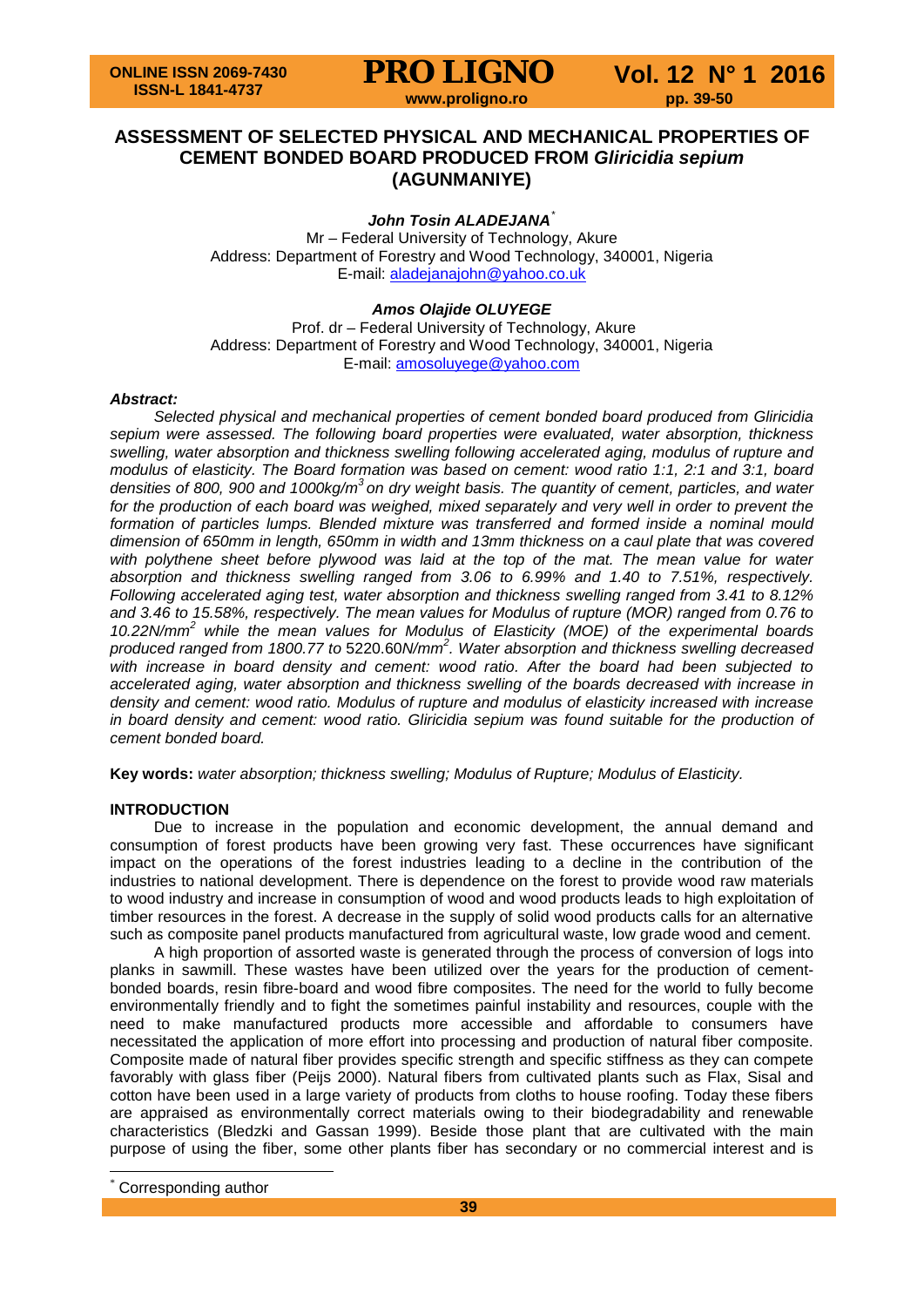usually regarded as a waste. This is the case of most low grade timber which is use mainly as firewood.

The common practice of considering a natural fiber as an undesirable waste, results in its burning or disposal on landfills which contribute to pollution. Therefore, in order to preserve the environment, it is necessary to find economically feasible solutions to the increasing amount of natural fiber wastes. This can be achieved through the understanding of natural fibers as recyclable materials, which could be used for different applications ranging from handicrafts to reinforcement elements for composite materials (Schuh and Gayer 1997).

*Gliricidia sepium* is a medium size leguminous tree belonging to the family Fabaceae. It is second most important legume tree, surpassed only by *Leucaena leucocephala* (Rani 2007)*.* It is used in many tropical and sub-tropical countries for various purposes such as live fencing, fodder, coffee shade, firewood (Lowe *et al.* 2004), green manure and rate poison (Elevitch 2004). Gliricidia sepium is a fast growing species that takes advantage of slash and burn practices in its native range. Its swift propagation has caused it to be considered as weed in Jamaica. According to world agroforestry centre, this species is becoming an important part of farming practices in Africa.

Cement bonded board (CBB) are wood based panels which are more dimensionally stable under varying relative humidity change. They are a good construction material which are of great importance to mankind and possesses unique qualities over other panel products. This made it more acceptable particularly in less developed countries. The acceptance of CBB is based on its reliability and resistance to fire, insect attack, decay and their perceived performance during natural disasters such as earthquakes and tropical storms (Badejo 1986, Papadopoulos 2008). These inherent properties of CBB made it versatile material for roofing, ceiling board and flooring, partitioning, cladding, and shuttering (Sulastiningsih *et al.* 2000). However, some of the factors influencing the setting of CBB include the use of chemical accelerator, particle geometry and wood cement mixing ratio. These factors play a major role in determining the qualities of CBB and final end uses (Frybort *et al.* 2008). Water soluble chemical substances such as sugars, carbohydrates, hydrolysable tannins and oils present in this lignocellulosic materials which tend to inhibit proper setting of cement when mixed with it are extracted from the wood into the hot water (Aggarwal *et al.* 2008).

# **GENERAL OBJECTIVE**

The main objective was to examine the suitability of *Gliricidia sepium* sawdust for the production of cement bonded board.

### *Specific objectives were to:*

- a. evaluate the influence of board densities, cement wood ratio on some selected physical and mechanical properties of boards produced.
- b. determine the effect of accelerated aging on physical properties of the composites board produced.

# **MATERIALS AND METHODS**

# **Materials**

The materials used include *Gliricidia sepium*, Ordinary Portland cement and water. *Gliricidia sepium* was felled in a fallow land of the Federal University of the Technology, Akure (FUTA). Four bags of Ordinary Portland cement was purchased from a dealer in Akure. Distilled water was used for the experiment. Equipment used includes wire mesh, cold pressure press, caul plates, wooden mould  $(650 \times 650 \times 13$ mm) and polythene nylon.

## **Methods**

## *Preparation of raw material*

*Gliricidia sepium* was debarked and processed into sawdust using circular saw machine. The particles were air dried to reduce the moisture content, while particles that passed through the 2.00mm wire mesh were used. The sawdust was pre-treated with hot water at 100 $^{\circ}$ C for 30 minutes to remove the inhibitory substances that inhibit the setting of the cement used as binder. The pretreated sawdust was air dried for 14 days to reduce the moisture content and then stored in a polythene bag so as to retain the moisture contain prior to use.

# *Study variables*

The corresponding levels in the study were:

- 1. Cement: wood ratio at three levels: 1:1, 2:1 and 3:1.
- 2. Board density at three levels: 800, 900 and 1000kg/m<sup>3</sup>.
- 3. Water: This was computed using the formula adopted by Simatupang *et al*. (1978)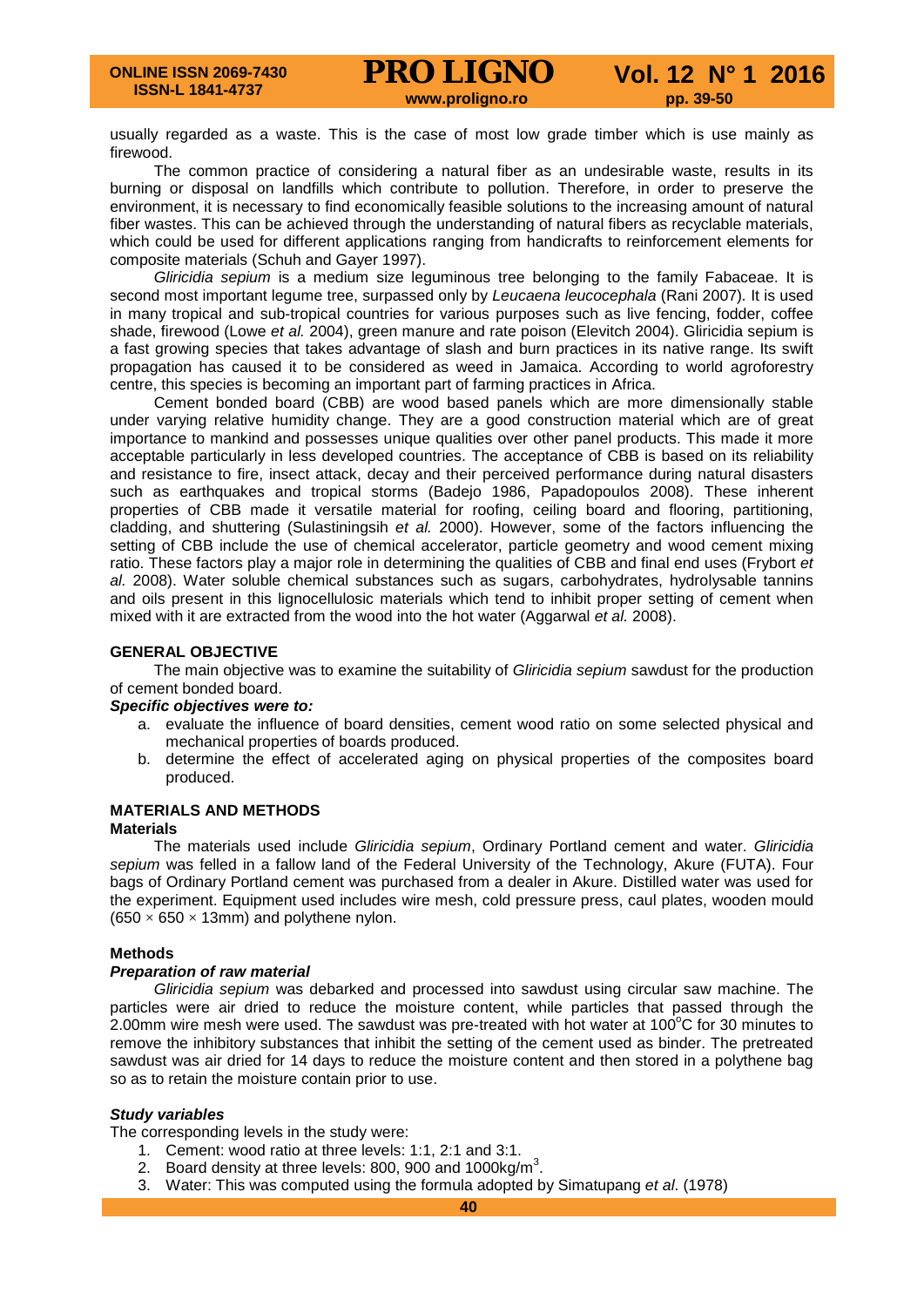$$
Wt = W(0.30-MC) + 0.60C
$$

where:

 $Wt = Weight$  of water (g)  $W =$  Oven dry weight of the particles (g)

MC = Moisture Content (%)

 $C =$  Cement weight  $(g)$ 

Constant factor in the production process was:

1. Board dimension: 650 (breadth)  $\times$  650 (width)  $\times$  13mm (thickness)

# *Experimental design*

The experimental design that was adopted for this study is a  $3 \times 3$  factorial experiment in a Completely Randomized Block Design (RCBD), the combination of which gives 9 treatments, replicated three times.

| The experimental design for Cement Bonded Board |                               |                               |                               |  |  |  |
|-------------------------------------------------|-------------------------------|-------------------------------|-------------------------------|--|--|--|
| <b>Board density</b>                            | <b>Cement:wood ratio</b>      |                               |                               |  |  |  |
|                                                 | 1:1 $(C1)$                    | 2:1(C2)                       | $3:1($ C3 $)$                 |  |  |  |
| 800 kg/m <sup>3</sup> (D1)                      | C <sub>1</sub> D <sub>1</sub> | C <sub>2</sub> D <sub>1</sub> | C3D1                          |  |  |  |
| 900 kg/m <sup>3</sup> (D2)                      | C <sub>1</sub> D <sub>2</sub> | C <sub>2</sub> D <sub>2</sub> | C <sub>3</sub> D <sub>2</sub> |  |  |  |
| 1000 kg/m <sup>3</sup> (D3)                     | C <sub>1</sub> D <sub>3</sub> | C2D3                          | C3D3                          |  |  |  |

Replicated three times

where:

Factor A = three levels of board density: 800, 900 and 1000 kg/m<sup>3</sup>. Factor  $B =$  three levels of cement: wood ratio: 1:1, 2:1 and 3:1. The model for the experiment is:

$$
Y_{ijk} = \mu + A_i + B_j + AB_{ij} + \mathcal{E}_{ij}
$$
 (2)

where:

 $Y_{ijk}$  = Individual observation  $\mu$  = General mean  $A_i$  = Effect of board density  $B_i$  = Effect of cement: wood ratio  $\overline{AB}_{ii}$  = Effect of interaction AB  $\mathcal{E}_{ii}$  = Experimental error

## *Production of Experimental CBB*

The production of experimental CBB was based on cement: wood ratios 1:1, 2:1 and 3:1, board densities of 800, 900 and 1000kg/ $m<sup>3</sup>$  on dry weight basis. The quantity of cement, particles, and water for each board was weighed, mixed separately and very well in order to prevent the formation of particles lumps. Blended mixture was formed into mat inside  $650 \times 650 \times 13$ mm mould on a caul plate that have been covered with polythene sheet to prevent sticking of the mixture to the caul plate. Another polythene sheet was placed on the mat before the top caul plate was placed on it. Thereafter, the mat was transferred to a cold press and pressed to 13mm stop with the aid of hydraulic jack. The board was left under pressure for 24 hours, thereafter, the board was removed from the mould and cured in sealed polythene bags, after which it was conditioned under stack for 28 days. The boards produced were trimmed to sizes and test samples for evaluation were cut into various samples sizes for laboratory investigation.

**41**

 $(1)$ 

*Table 1*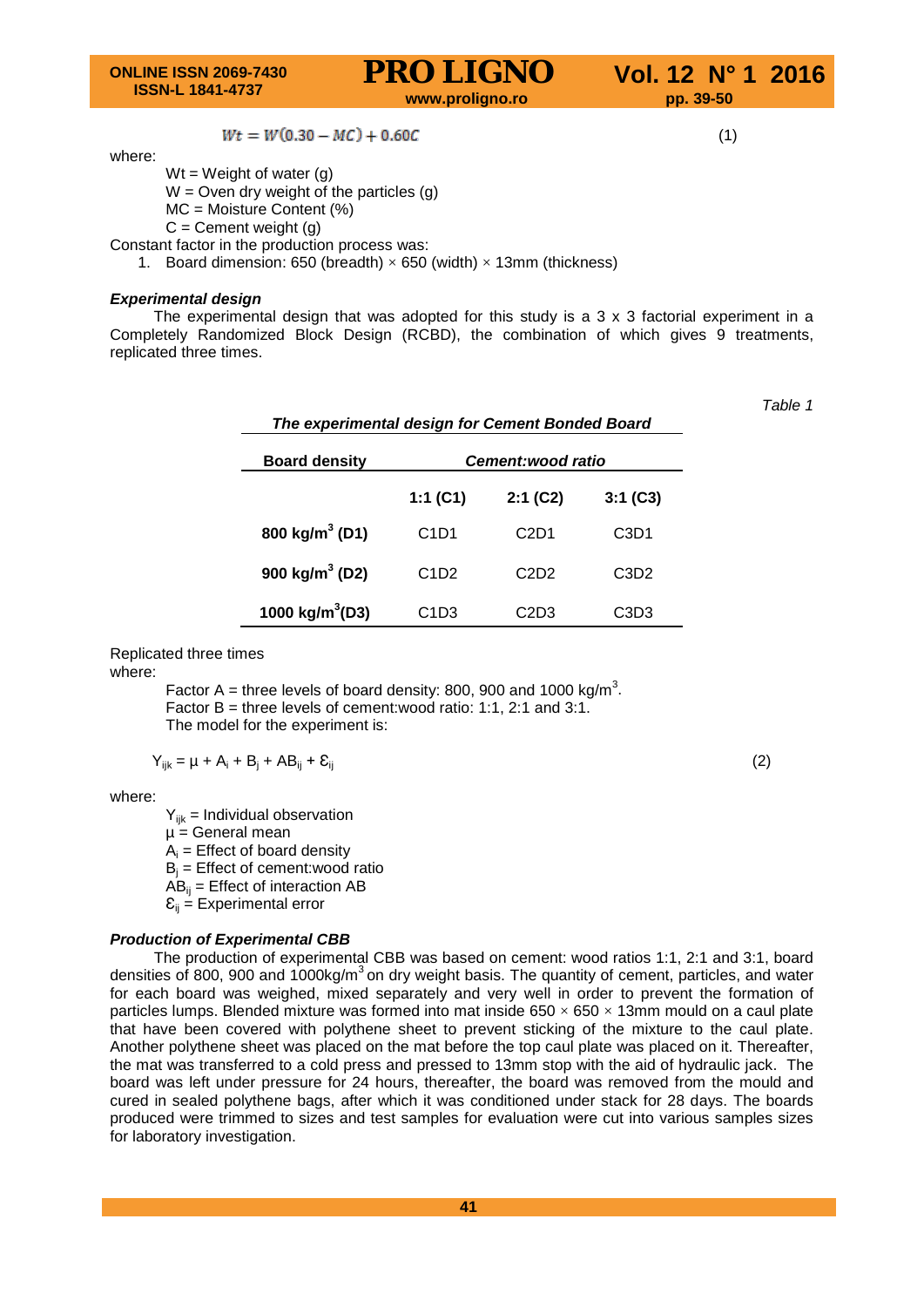#### *Determination of Physical Properties*

#### *Thickness Swelling (TS) and Water Absorption (WA)*

Water absorption and thickness swelling tests were determined in accordance with ASTM D570-98 (2005). The dimensions of test specimens used were trimmed to  $150 \times 150$ mm. The weights of the specimens were measured, while a digital caliper was used to measure the thickness. The test samples were submerged in distilled water for 24h, thereafter they were removed and drained for 10 minutes to remove excess water. The weight and thickness of the samples were measured and the percentage of water absorption and thickness swelling for each test samples were calculated using the formula below:

Thickness Swelling (TS)

$$
TS\left(\frac{9}{6}\right) = \frac{72 - 71}{71} \times 100\tag{3}
$$

where:

*TS* = Thickness swelling after 24 h water soaking

 $T_1$  = Initial thickness of specimens

 $T_2$  = Thickness after soaking.

Water Absorption (WA)

$$
WA\ (\%) = \frac{W^2 - W^1}{W^1} \times 100\tag{4}
$$

where:

*WA* = Water absorption after 24 h water soaking

 $W_1$  = Oven dried weight

 $W_2$  = Weight of specimen after water immersion.

#### *Accelerated aging test*

Accelerated aging test was carried out to assess the resistance of the board to long term usage or aging process. The test samples were cut to  $150 \times 150 \times 13$ mm according to ASTM D570-98 (2005) and were subjected to one complete cycle of accelerated aging as highlighted below:

- i. Immersed in water at  $30^{\circ}$ C for 48h
- ii. Stored in freezer for 24h<br>iii. Oven dried at  $60^{\circ}$ C for 1
- iii. Oven dried at 60°C for 1h
- iv. Exposed to boiled water for 1h.

After the completion of these intensive treatments, samples were drained of excess water for 10 minutes. Thereafter, the weight and thickness of the samples were measured and determined. The percentage water absorption and thickness swelling was calculated using equation 4 and 5 respectively.

#### *Determination of mechanical properties*

#### *Modulus of Rupture (MOR)*

The test samples were subjected to flexural tests (Modulus of Rupture) in accordance with American Society for Testing and Materials (ASTM D570-98 2005). The bending strength test was assessed using test specimen of 194  $\times$  50  $\times$  13mm subjected to 3-point loading on Hunsfield Tensiometer machine. Each of the test specimens was supported by two rollers and loaded at the center. The forward movement of the machine leads to gradual increase of load at the middle span until failure of the test specimen occurs. At the point of failure, the force exerted on the specimen was recorded.

The MOR was calculated using the mathematical formula below:

$$
MOR(N/mm^2) = \frac{3\rho L}{2bd^2}
$$

where:

MOR = Modulus of Rupture *p* = Failing Load

*L* = Span between center of support

 $b =$  Width of test specimen (mm)

*d* = Thickness of test specimen (mm)

where the contract of  $(5)$ 

**42**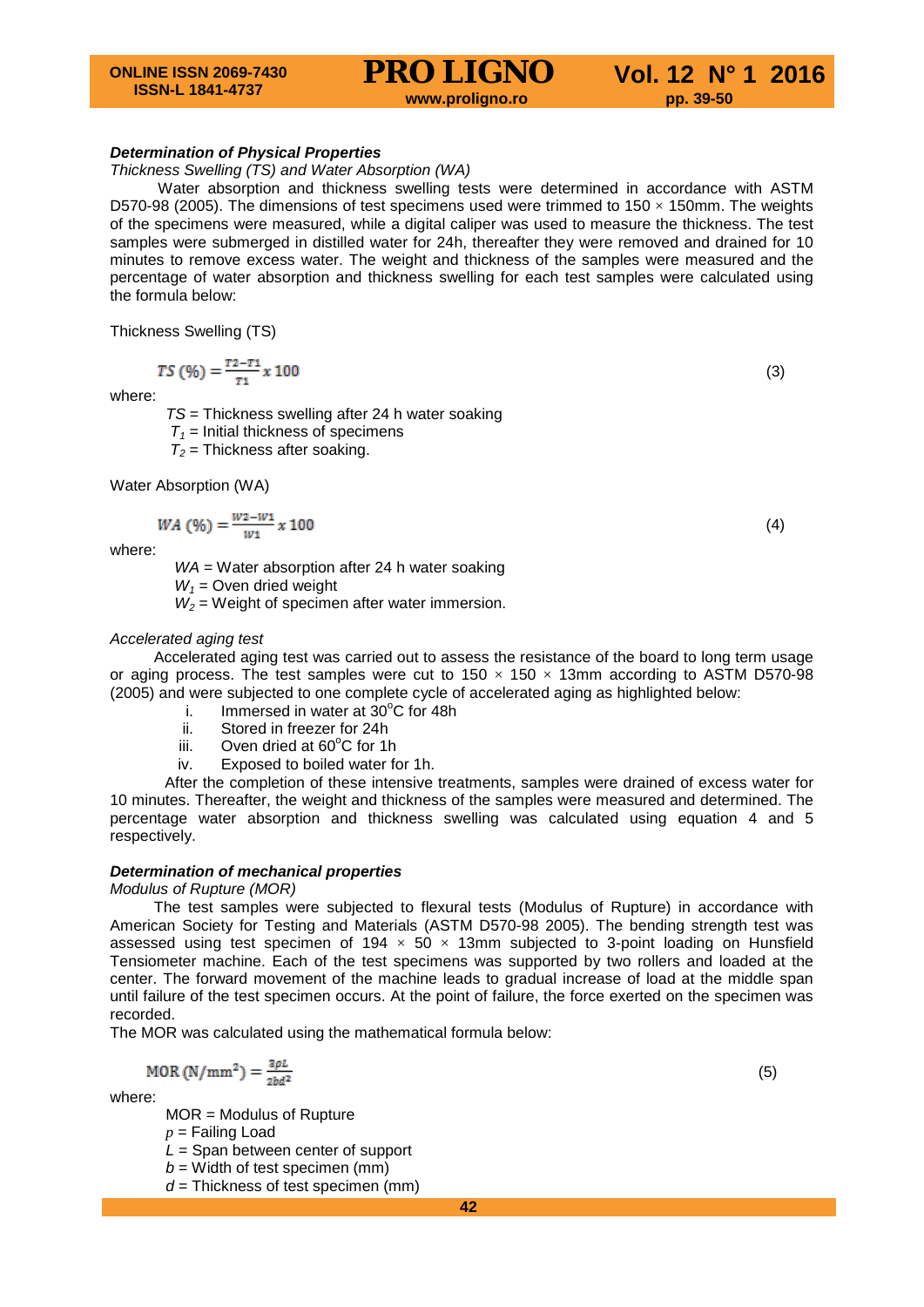## *Modulus of Elasticity (MOE)*

The modulus of elasticity was calculated from the data obtained from bending test performed on each specimen using the formula:

$$
MOE\left(N/mm^2\right) = \frac{\rho L^2}{M^2 m} \tag{6}
$$

where:

MOE = Modulus of Elasticity

 $p =$  Failing Load (N)

- *L*= the span of board sample between the machine supports (mm)
- $b =$  width of the board sample (mm)
- $d =$  thickness of the board sample (mm)
- $H =$  Increase in deflection

#### *Statistical analysis*

The data collected was subjected to descriptive and graphical data presentation, while statistical analysis was carried out using Analysis of Variance (ANOVA) to determine significant effect of board type, board densities and cement: wood ratio. Follow-up test was carried out using Duncan Multiple Range Test (DMRT) to determine magnitude of significant difference between each level as described by Akindele (2004).

#### **RESULTS AND DISCUSSIONS**

#### **Physical properties of cement bonded board**

The result for the physical properties of the experimental boards produced, which include mean value for WA and TS in 24h water soak test and, WA and TS following accelerated aging test are presented in Tables 2 and 5. The effect of cement: wood ratio and board density on WA and TS in 24h water soak test and after accelerated aging test on the experimental boards produced from the wood specie employed in the study are shown in Fig. 1 and 2.

#### **Water absorption and thickness swelling in 24h water soak**

The mean values for WA and TS in 24h water soak test for the experimental boards ranged from 3.06 to 6.99% and 1.40 to 7.51%, respectively (Table 2). Both WA and TS decreased with increase in board density and cement: wood ratio (Fig. 1)**.** Analysis of variance carried out at 5% probability level to test for significant differences among the production variables for WA and TS are presented in Table 3. The result showed that, there were significant differences in the main effect of board density and cement: wood ratio of WA and TS at 5% probability level. Also the interactions between density and cement: wood ratio were significant at 5% probability level. Duncan Multiple Range Test was used for the separation of means at 5% probability level. The result shows that the effect of board density and cement: wood ratio were significant on WA and TS (Table 4).

The decreased in WA with increase in board density and cement: wood ratio, implies that the experimental boards produced at the lower board density and cement: wood ratio was inferior compared with those produced at higher production parameters, therefore, the performance in service will be low and area with small loads bearing may be suitable for the boards with the lower production parameters. These observed differences in WA with increasing cement: wood ratio and board density may be due to changes brought about by increase in cement paste mixed with the wood sawdust with increase in production parameters, thereby leaving little pores for water to penetrate the experimental boards. These findings are in agreement with the earlier reports by Fabiyi (2004); Fuwape (1992) and Oyagade (1990). They reported that decrease in WA with increase in board density at a given level of layer can be explained by decrease in porosity of the board as density increased. At a given density, when cement wood ratio increase, the degree of compaction was reduced leading to increased in void volume. Based on this study, the CBB with the lowest board density (800kg/m<sup>3</sup>) would be preferred for applications that require boards of light weight such as ceiling for easy installation. The CBB with low cement:wood ratio (1:1) would be more economical because a small quantity of cement is required with a large quantity of wood particles used in this study (sawdust) during CBB production. The procurement of cement is more expensive than that of sawdust. The observation made in this study with respect to TS agrees with the one made by Geimer *et al*. (1993).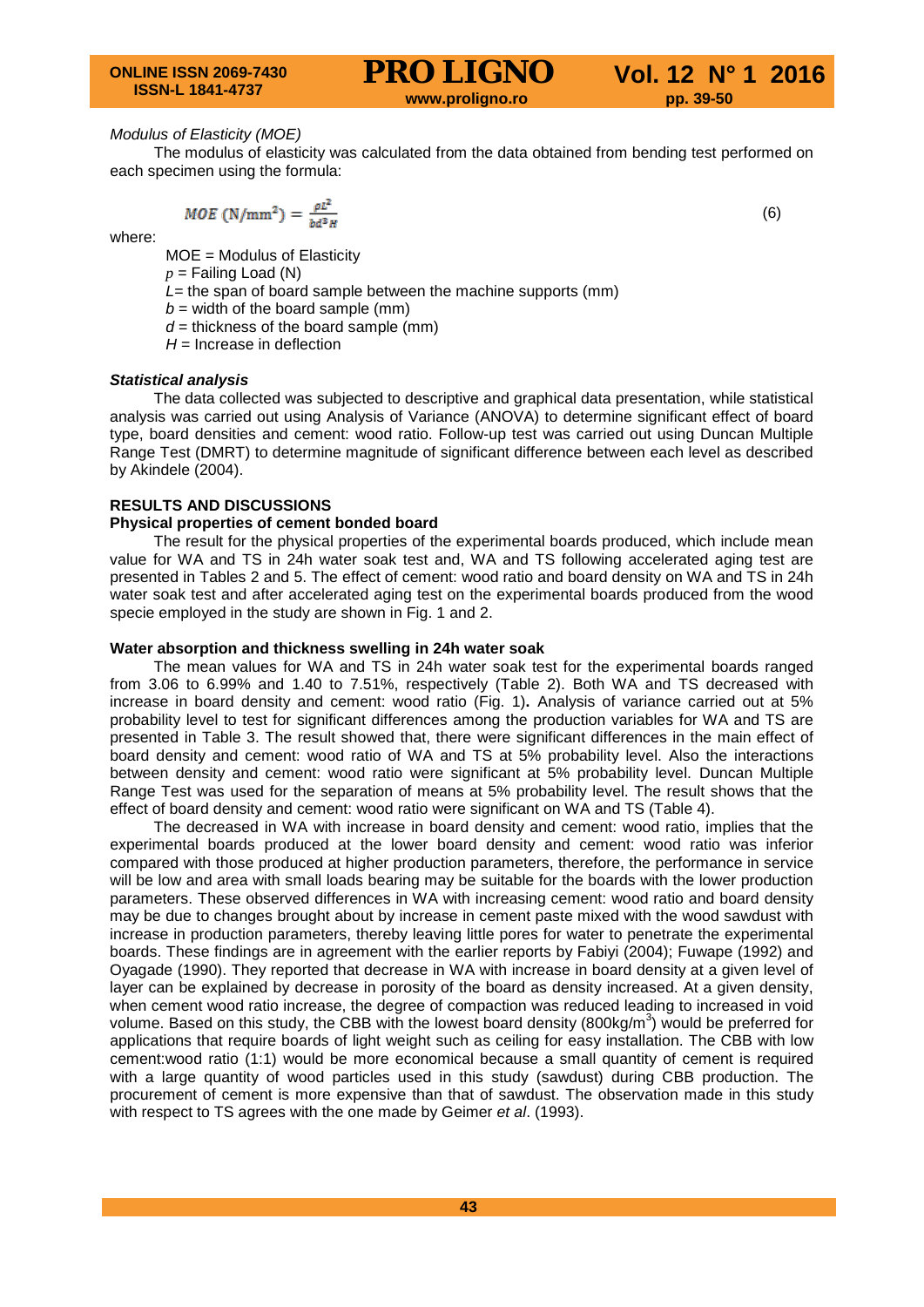



*Effect of board density and cement: wood ratio on WA and TS for cement bonded board in 24 hour water soak test.*

*Table 2*

*Mean values for water absorption and thickness swelling as influenced by board density and cement: wood ratio*

| Density (kg/m <sup>3</sup> ) | Cement: wood ratio | $WA±SD$ (%)     | $TS±SD$ (%)     |
|------------------------------|--------------------|-----------------|-----------------|
| 800                          | 1:1                | $6.99 \pm 0.06$ | $7.51 \pm 0.19$ |
|                              | 2:1                | $4.97 \pm 0.05$ | $5.88 + 0.11$   |
|                              | 3:1                | $3.98 \pm 0.05$ | $1.60 + 0.19$   |
| 900                          | 1:1                | $6.28 \pm 0.03$ | $7.31 \pm 0.15$ |
|                              | 2:1                | $4.58 \pm 0.08$ | $5.75 \pm 0.16$ |
|                              | 3:1                | $3.36 \pm 0.17$ | $1.43 \pm 0.02$ |
| 1000                         | 1:1                | $5.72 \pm 0.02$ | $6.63 \pm 0.19$ |
|                              | 2:1                | $4.03 \pm 0.09$ | $4.85 \pm 1.08$ |
|                              | 3:1                | $3.06 \pm 0.05$ | $1.40 \pm 0.02$ |

#### *Table 3*

*Result of analysis of variance for water absorption and thickness swelling in 24-hour water soak test*

| df | Sum of square | Mean square | F-cal    |
|----|---------------|-------------|----------|
| 2  | 11.18         | 5.59        | 230.26*  |
| 2  | 131.73        | 65.87       | 2714.00* |
| 4  | 0.62          | 0.16        | $6.41*$  |
| 24 | 1.31          | 0.02        |          |
| 48 | 697.37        |             |          |
|    |               | suan lest   |          |

\*Significant (p<0.05) probability level

*Table 4*

*Result of Duncan Multiple Range test (DMRT) for water Absorption and thickness swelling in 24-hour water soak test*

|            | <b>Board density</b> |                   |     | Cement: wood ratio |
|------------|----------------------|-------------------|-----|--------------------|
|            | 800                  | 4.82 <sup>a</sup> | 1:1 | 6.03 <sup>a</sup>  |
|            | 900                  | $4.32^{b}$        | 2:1 | $4.07^{b}$         |
|            | 1000                 | 3.91 <sup>c</sup> | 3:1 | $2.94^c$           |
| $SE_{\pm}$ |                      | 0.03              |     | 0.03               |

*Alphabets with different letters are significantly different (p< 0.05)*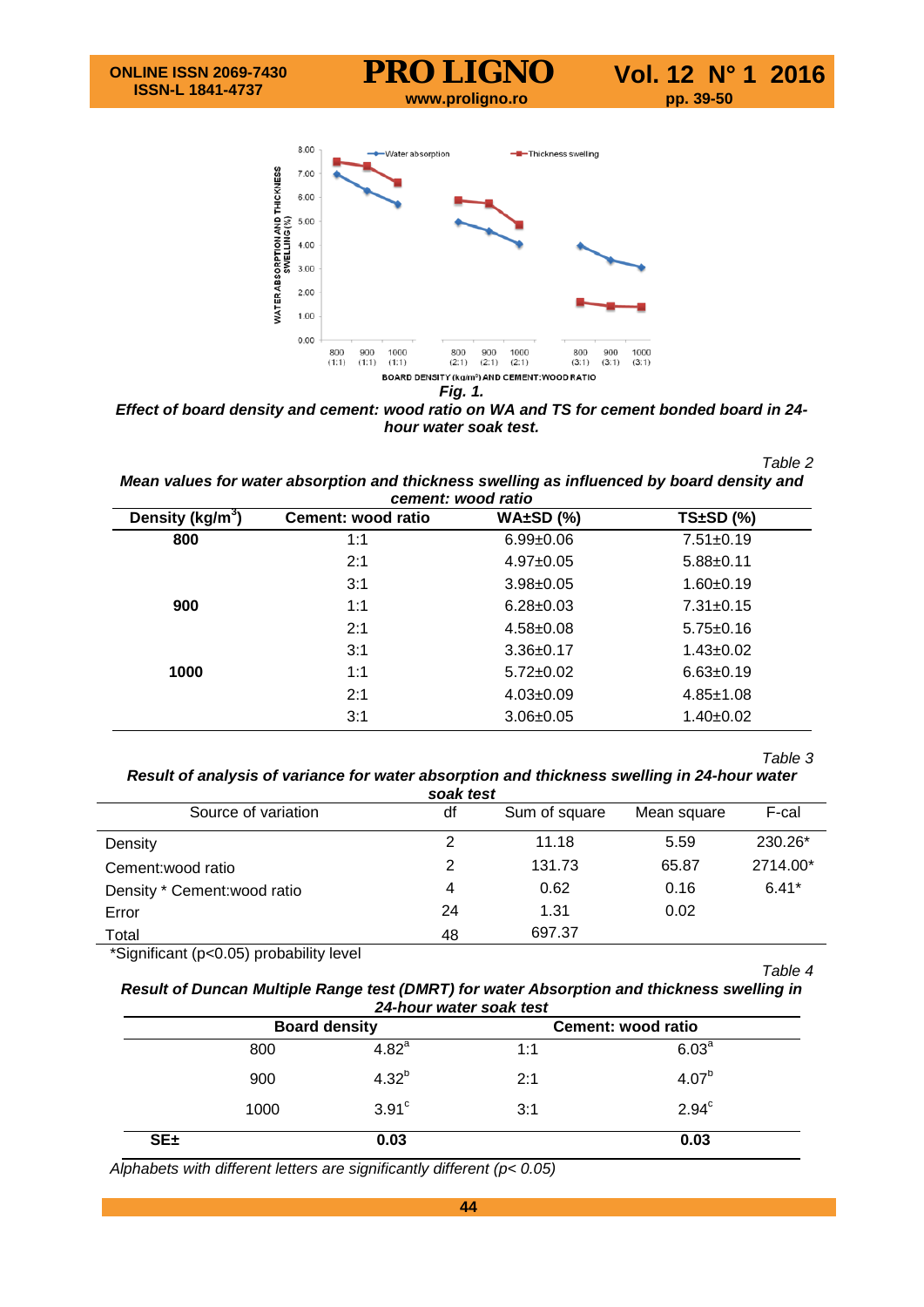#### **Water Absorption and Thickness Swelling following Accelerated Aging**

Following accelerated aging test, WA for the experimental boards ranged from 3.41 to 8.12% while TS ranged from 3.46 to 15.58% as shown in Table 5. WA and TS decreased with increase in board density and cement: wood ratio (Fig. 2). Analysis of variance carried out at 5% probability level to test for significant differences among the production variables for WA and TS following accelerated aging are presented in Table 6. The results showed that, there were significant differences in the main effect of board density and cement: wood ratio of accelerated WA and TS at 5% probability level. Also the interaction between cement: wood ratio and density were significant at 5% probability level. Duncan Multiple Range Test was used for the separation of means at 5% probability level. The result shows that the effect of board density and cement: wood ratio were significant on accelerated WA and TS following accelerated aging (Table 7).

Following accelerated aging test, the boards absorbed water but the water absorption and thickness swelling varies with the increased in the production parameters. The board with cement: wood ratio 1:1 and density of 800kg/ $m<sup>3</sup>$  is found to be more porous and absorb more water faster because of the presence of more sawdust in it. The void was filled with water thereby increasing the quantity of water constantly stocked in the voids and eventually increasing the weight of the boards. Experimental boards produced at higher cement: wood ratio and board density of 1000kg/m<sup>3</sup> were more stable following accelerated aging test. The decreased in WA and TS with increase in production variables observed for the experimental boards following accelerated aging test is in agreement with the previous report by Ajayi (2005).



*Fig. 2.*

*Effect of board density, cement: wood ratio and wood species on WA and TS for cement bonded board following accelerated aging.*

*Table 5*

*Mean values for water absorption (WA) and thickness swelling (TS) following accelerated aging as influenced by board density and cement: wood ratio*

| Density (kg/m <sup>3</sup> ) | Cement: wood ratio | $WA±SD$ (%)     | $TS±SD$ (%)      |
|------------------------------|--------------------|-----------------|------------------|
| 800                          | 1:1                | $8.12 \pm 0.08$ | $15.58 \pm 0.66$ |
|                              | 2:1                | $5.72 \pm 0.06$ | $13.11 \pm 0.21$ |
|                              | 3:1                | $4.50+0.62$     | $7.12 \pm 0.22$  |
| 900                          | 1:1                | $7.31 \pm 0.03$ | $15.08 \pm 0.18$ |
|                              | 2:1                | $5.27 \pm 0.05$ | $12.56 \pm 0.08$ |
|                              | 3:1                | $3.80 + 0.17$   | $6.81 \pm 0.17$  |
| 1000                         | 1:1                | $6.63 \pm 0.07$ | $14.01 \pm 0.39$ |
|                              | 2:1                | $4.63 \pm 0.06$ | $11.38 \pm 1.24$ |
|                              | 3:1                | $3.41 \pm 0.06$ | $3.46 \pm 1.00$  |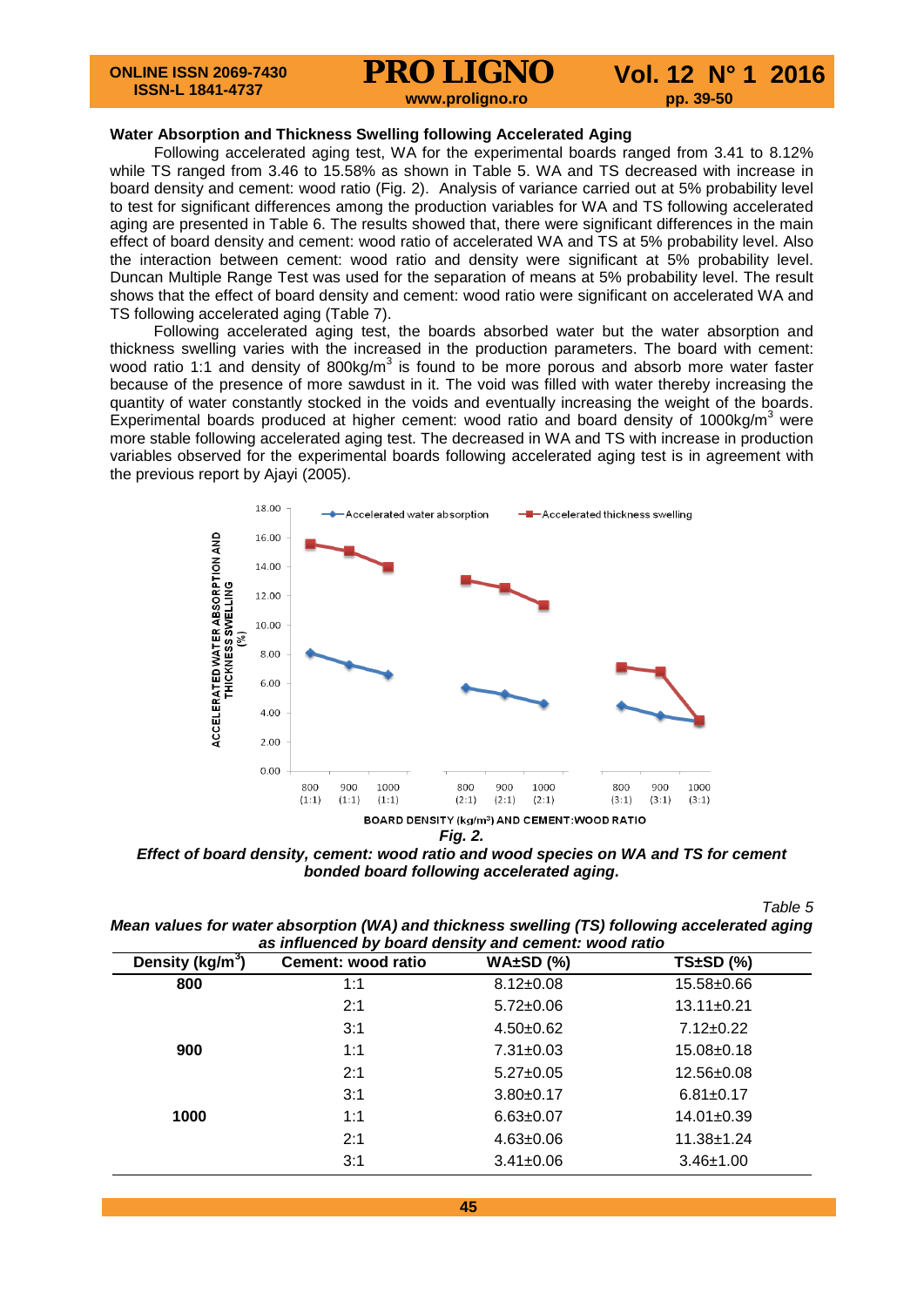#### *Table 6 Result of the analysis of variance test for water absorption and thickness swelling following accelerated aging*

| accelcialcu agiliy           |    |               |             |          |  |  |  |
|------------------------------|----|---------------|-------------|----------|--|--|--|
| Source of variation          | Df | Sum of square | Mean square | F-cal    |  |  |  |
| Density                      |    | 15.11         | 7.555       | 295.68*  |  |  |  |
| Cement: wood ratio           |    | 173.929       | 86.965      | 3404.00* |  |  |  |
| Density * Cement: wood ratio | 4  | 0.882         | 0.22        | $8.63*$  |  |  |  |
| Error                        | 24 | 1.38          | 0.026       |          |  |  |  |
| Total                        | 48 | 510.875       |             |          |  |  |  |

\*Significant (p<0.05) probability level

*Table 7*

# *Result of the Duncan Multiple Range Test (DMRT) for Water Absorption and thickness Swelling following Accelerated Aging*

| <b>Board density</b> |                   |     | Cement: wood ratio  |
|----------------------|-------------------|-----|---------------------|
| 800                  | 5.36 <sup>a</sup> | 1:1 | 6.76 <sup>a</sup>   |
| 900                  | 4.80 <sup>b</sup> | 2:1 | $4.50^{b}$          |
| 1000                 | 4.30 <sup>c</sup> | 3:1 | $3.21$ <sup>c</sup> |
| $SE_{\pm}$           | 0.03              |     | 0.03                |

*Alphabets with different letters are significantly different (p< 0.05)*

# **Mechanical properties**

The mean values for the mechanical properties of experimental CBB which include MOR and MOE were presented in Table 8 and 11. The effect of cement: wood ratio and board density on MOR and MOE on the experimental boards produced are illustrated in Figs. 3 and 4.

# **Modulus of rupture**

The mean values for MOR of the experimental boards produced from the wood species at different levels of cement: wood ratio and board density ranged from 0.76 to 10.22N/mm<sup>2</sup> (Table 8). MOR increased with increase in cement: wood ratio and board density (Fig. 3). Analysis of variance carried out at 5% probability level to test for significant differences among the production variables for Modulus of Rupture are presented in Table 9. The result shows that, the main effects of all the study variables (board density and cement: wood ratio) on MOR were significantly different at 5% probability level. Also the effect of the interaction between density and cement: wood ratio was significant at 5% probability level. Duncan Multiple Range Test was used for the separation of means at 5% probability level. The result shows that the effect of board density and cement: wood ratio was significant on Modulus of Rupture (Table 10).

As evident from Table 4, boards produced at 3:1 and 1000kg/m<sup>3</sup> gave the highest mean values of Modulus of Rupture while boards produced at cement: wood ratio 1:1 and density of 800kg/m<sup>3</sup> gave lowest mean values of Modulus of Rupture. This pattern of variations in Modulus of Rupture for experimental boards produced from *Gliricidia sepium* shows that an increased in the quantity of cement in the boards caused increase in the Modulus of Rupture for the experimental boards. This observation agrees with previous report by Badejo *et al.* (2011) and Eshmaiel *et al.* (2008). The MOR obtained in this study compared favorably with values reported in literature by Dinwoodie (1978); Bison (1978); Badejo (1988) and Fuwape (1995). The board produced at higher board density and cement: wood particles ratio may be of better load bearing and better shelf life. The board density and cement: wood ratio highly influenced the properties of the board. The boards meet requirement for building board type HZ of  $9.0N/mm^2$  (Bison 1978).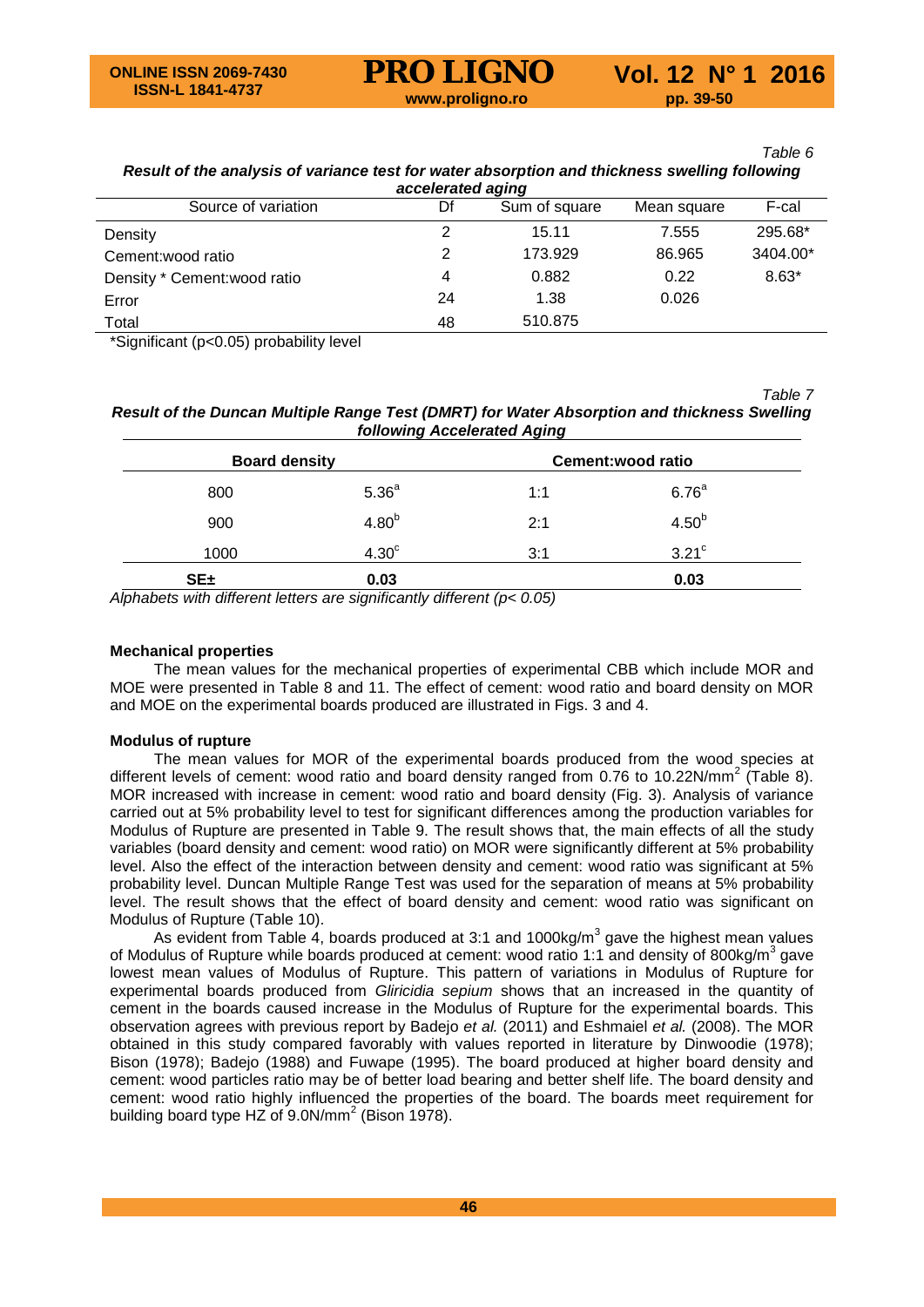



| Table 8                                                                                |  |
|----------------------------------------------------------------------------------------|--|
| Mean values for Modulus of Rupture (MOR) and Modulus of Elasticity (MOE) as influenced |  |
| density and cement: wood ratio                                                         |  |

| Density (kg/m <sup>3</sup> ) | Cement: wood ratio | $MOR \pm SD (N/mm2)$ | $MOE \pm SD(N/mm^2)$ |
|------------------------------|--------------------|----------------------|----------------------|
| 800                          | 1:1                | $0.76 \pm 0.06$      | 1800.77±11.10        |
|                              | 2:1                | $3.34 \pm 0.14$      | 2880.17±87.28        |
|                              | 3:1                | $7.73 \pm 0.31$      | 4140.72±9.44         |
| 900                          | 1:1                | $1.37 + 0.01$        | 2530.25±20.88        |
|                              | 2:1                | $4.13 \pm 0.57$      | 3330.01±21.58        |
|                              | 3:1                | $8.48 \pm 0.24$      | $4430.20 \pm 7.35$   |
| 1000                         | 1:1                | $2.03 \pm 0.33$      | 4020.83±37.83        |
|                              | 2:1                | $6.59 + 0.52$        | $4050.83 \pm 52.00$  |
|                              | 3:1                | $10.22 \pm 0.97$     | 5220.60±47.44        |

|                                |    |                                                              |             | Table 9  |
|--------------------------------|----|--------------------------------------------------------------|-------------|----------|
|                                |    | <b>Result of Analysis of Variance for Modulus of Rupture</b> |             |          |
| Source of variation            | df | Sum of square                                                | Mean square | F-cal    |
| Density                        | 2  | 139.02                                                       | 69.51       | 128.07*  |
| Cement: wood ratio             | 2  | 1272.31                                                      | 636.15      | 1172.00* |
| Densities * Cement: wood ratio | 4  | 11.37                                                        | 2.84        | $5.24*$  |
| Error                          | 24 | 29.31                                                        | 0.54        |          |
| Total                          | 48 | 404.60                                                       |             |          |

\*Significant (p<0.05) probability level

| Table 10<br>Result of Duncan Multiple Range test for Modulus of Rupture and Modulus of Elasticity |                   |                  |                    |                |                  |  |  |  |
|---------------------------------------------------------------------------------------------------|-------------------|------------------|--------------------|----------------|------------------|--|--|--|
| <b>Board density</b>                                                                              | <b>MOR</b>        | <b>MOE</b>       | Cement: wood ratio | <b>MOR</b>     | <b>MOE</b>       |  |  |  |
| 800                                                                                               | 4.99 <sup>c</sup> | $457.28^{\circ}$ | 1:1                | $1.91^{\circ}$ | $471.57^{\circ}$ |  |  |  |
| 900                                                                                               | 6.49 <sup>b</sup> | $429.24^{b}$     | 2:1                | $6.17^{b}$     | $428.19^{b}$     |  |  |  |
| 1000                                                                                              | $8.20^{a}$        | $478.54^{a}$     | 3:1                | $11.60^a$      | $465.30^{a}$     |  |  |  |
| $SE_{\pm}$                                                                                        | 0.14              | 9.58             |                    | 0.14           | 9.58             |  |  |  |
| Alphabets with different letters are significantly different (p< 0.05)                            |                   |                  |                    |                |                  |  |  |  |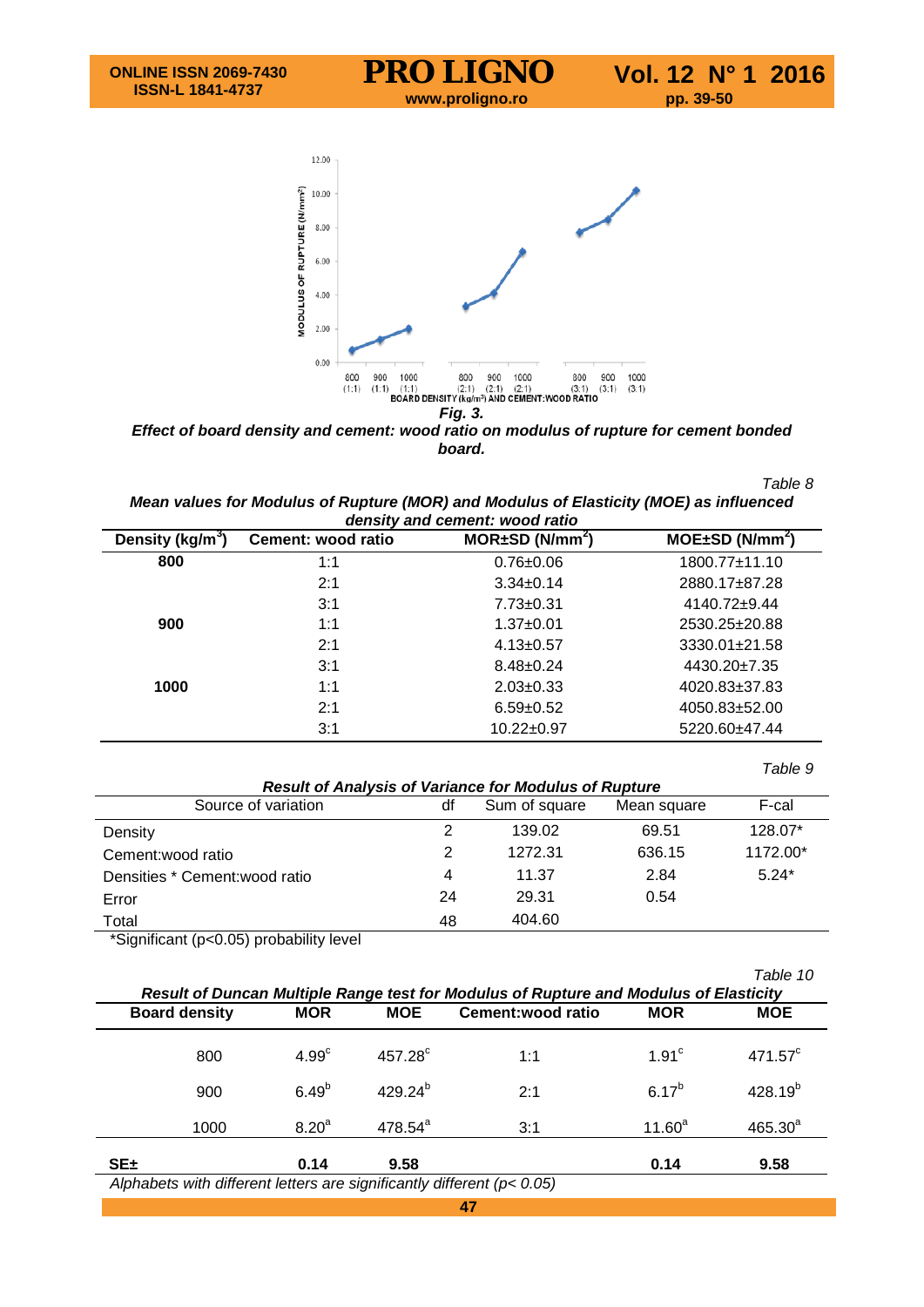*Table 11*

#### **Modulus of Elasticity**

The mean value of MOE for the experimental boards produced from the wood species at different cement: wood ratio and board density levels employed ranged from 1800.77 to  $5220.60$ N/mm<sup>2</sup> (Table 8). The MOE increased with increase in cement: wood ratio and board density (Fig. 4). Analysis of variance carried out at 5% probability level to test for significant differences among the production variables for MOE are presented in Table 11. The result showed that, there were significant differences in the main effect of board density and cement: wood ratio. Also, interactions between density and cement: wood were significant at 5% probability level. Duncan Multiple Range Test was used for the separation of means at 5% probability level. The result shows that the effect of board density and cement: wood ratio were significant on Modulus of Elasticity (Table 10).

The result indicates that the boards with the highest MOE were produced at cement: wood ratio 3:1 and board density of 1000kg/ $m<sup>3</sup>$  while the boards with the lowest MOE were produced at cement: wood ratio 1:1 and density of  $800$ kg/m<sup>3</sup>. Increase in MOE with increase in cement: wood ratio and board density implies that the elastic property of the boards produced is greatly influenced by the production variables. It may also be that the more the wood particles were closely compacted together, the higher the ability to prevent failure of the experimental boards, resulting in higher stiffness of the boards produced. The influence of cement: wood ratio on the MOE reported in this study is similar to other reports on CBB by Oyagade (1990) and Fabiyi (2004).



*Fig. 4. Effect of board density and cement: wood ratio on modulus of elasticity for cement bonded board.*

|                                                                 |    |               |             | , <i>uwi<del>c</del></i> 11 |  |  |  |
|-----------------------------------------------------------------|----|---------------|-------------|-----------------------------|--|--|--|
| <b>Result of Analysis of Variance for modulus of elasticity</b> |    |               |             |                             |  |  |  |
| Source of variation                                             | df | Sum of square | Mean square | F-cal                       |  |  |  |
| Density                                                         | 2  | 200797.95     | 100398.98   | $40.51*$                    |  |  |  |
| Cement: wood ratio                                              | 2  | 1166417.45    | 583208.72   | 235.42*                     |  |  |  |
| Density * Cement: wood ratio                                    | 4  | 69204.74      | 17301.19    | $6.98*$                     |  |  |  |
| Error                                                           | 24 | 133774.34     | 2477.30     |                             |  |  |  |
| Total                                                           | 48 | 16360000.00   |             |                             |  |  |  |
|                                                                 |    |               |             |                             |  |  |  |

\*Significant (p<0.05) probability level

## **CONCLUSIONS**

Basic information regarding production of CBB from *Gliricidia sepium* has been provided in this research. The production variables greatly help in determining physical and mechanical properties of the CBB produced. Water absorption, Thickness swelling, Accelerated aging test, Modulus of rupture and Modulus of elasticity of experimental boards produced were significantly influenced by cement: wood ratio and board density. CBB produced at cement: wood ratio 3:1 and 1000kg/m<sup>3</sup> will be more suitable for use in constructional work due to the better performance displayed. Since the properties obtained conformed favorably to values reported in literature, therefore, the suitability of *Gliricidia sepium* for the production of CBB product can be established.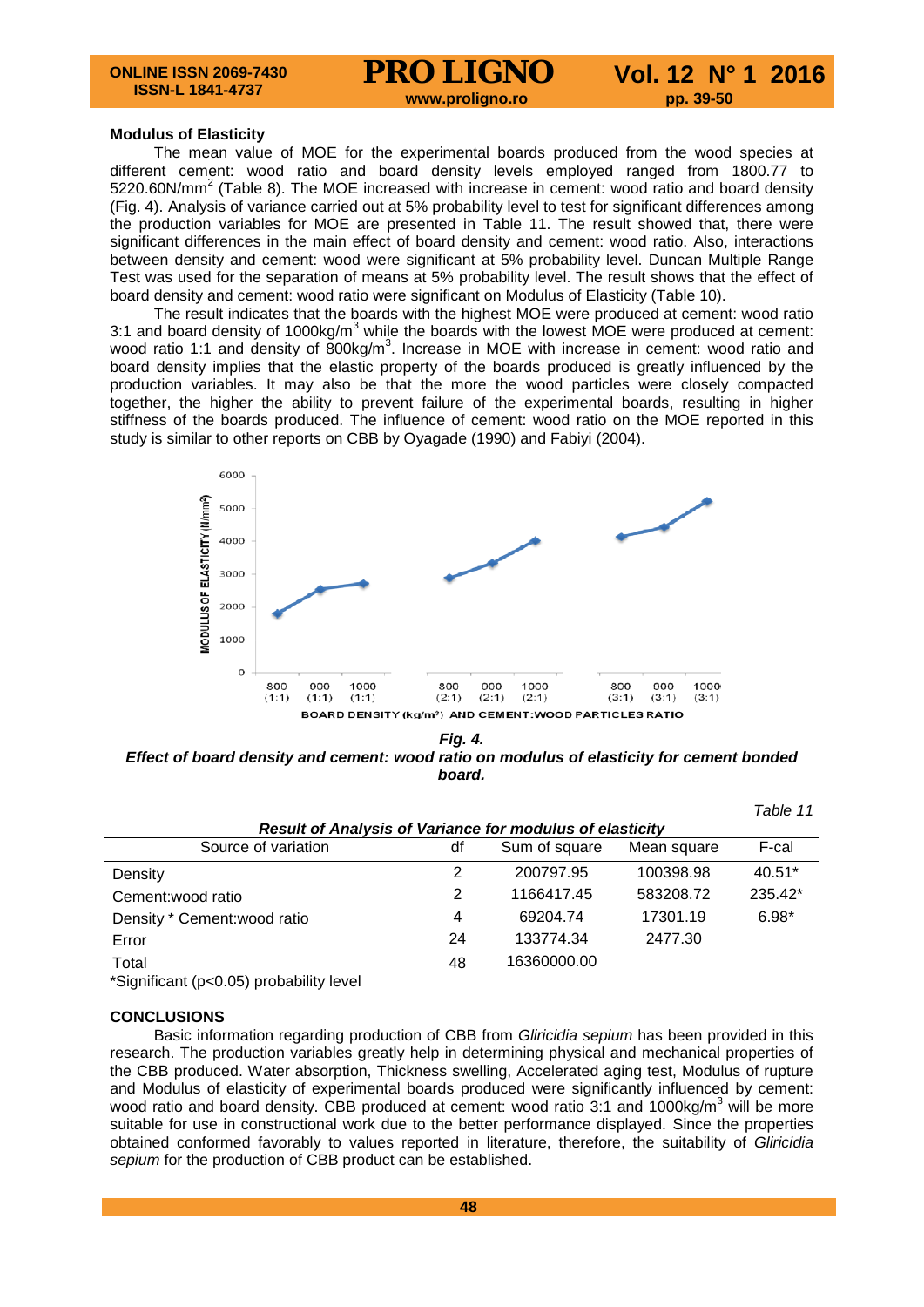#### **REFERENCES**

Aggarwal LK, Agrawal SP, Karade SR (2008) Cement-bonded Composite Boards with Arhar Stalks. Cement and Concrete Composites, 30(1):44 – 51.

Ajayi B (2005) Effect of board density on bending strength and internal bond of cement bonded flake boards. *Journal of tropical forest science*, 17(2): 228 – 234.

Ajayi B, Olufemi B (2011) Properties of cement-bonded flake-boards from *Gmelina arborea* and *Leucaena leucocephala*. *Int. J. Biol. Chem. Sci.* 5(2):586-594.

Akindele SO (2004) Basic Experimental Designs in Agricultural Research. RoyalBird Ventures, Mushun Lagos, pp. 190.

American Society for Testing and Materials (2005) Test Methods for Mechanical Properties of Lumber and Wood Base Structural Material. Annual book of ASTM standards, 100 Barr Harbor Dr., West Conshohocken, PA 19428, ASTM D570-98, reapproved in 2005, pp. 35-37.

Badejo SOO (1988) Effect of fake Geometry on Properties of Cement-Bonded Particleboards from Mixed Tropical Hardwoods. *Wood Sci. and Tech*. 22:357-370.

Badejo SOO (1986) Dimensional stability of cement bonded particle board from eight tropical hardwoods grown in Nigeria. Nigeria Journal of Forestry, 16(1):11-19.

Badejo SO, Omole AO, Fuwape JA, Oyeleye BO (2011) Static bending and moisture response of cementbonded Particleboard produced at different levels of Percent chemical additive content in board. *Nigerian Journal of Agriculture, Food and Environment.* 7(4):111-120.

Bison W (1978) Wood cement board report. British Research establishment (Bre). Uk 1-65 Bison Werke CO. (1981). 'Wood-cement Board Plants', Technical Literature, Bison Information Reports. Springer, Deister, Germany.

Bledzki AK, Gassan J (1999) *Composites Reinforced with Cellulose based Fibers*. Prog. Polym. Sci 24:221-274.

Dinwoodie JM (1978) Wood-Cement Particleboard, Building Research Establishment Information Sheet 2/78.

Elevitch CR (2004) The Overstory Book: Cultivating Connections with Trees. Permanent Agriculture Resources. P. 152. ISBN 0-9702544-3-1

Eshmaiel G, Morteza K, Homayoon Sadeghi P (2008) Application of Kraft and Acrylic Fibres to replace asbestos in composite cement sheets in 11<sup>th</sup> International Inorganic – Bonded Fibre composites conference, Nov  $5 - 7$  2008 Madrid – Spain pp. 52.

Fabiyi JS (2004) Effects of chemical additives concentrations on the strength and sorption properties of cement-bonded boards. *Journal of Tropical Forest Science* ,16(3):6.

Frybort S, Mauritz R, Teischinger A, Muller U (2008) Cement Bonded Composites: A Mechanical Review. Bioresources. 3(2). ISSN: 1930-2126.

Fuwape JA (1995) The Effect of Cement-Wood Ratio on the Strength Properties of Cement Bonded Particleboard from Spruce. J. Trop. For. Prod. 1:49–58.

Fuwape JA (1992) Sorption properties of wood-cement particleboard as influenced by cement/wood ratio, J. Ind. Acad. Wood Sci. 23(1):1-9.

Geimer RL, Souza MR, Moslemi AA, Simatupang NH (1993) Carbon-dioxide Application for Rapid Production of cement – Bonded Particleboard, pp. 31-41. In Moslemi, A.A. (Ed) Inorganic Bonded-Wood and Fiber Composite Materials, Vol. 3 Forest Products Research Society, Madison, Wisconsin.

Lowe A, Stephen H, Paul A (2004) Ecological Genetics. Blackwell Publishing. pp.154. ISBN 1-4051- 0033-8

Oyagade AO (1990) Effect of Cement/Wood Cement-Bonded Particleboard Density and Bending Properties*, Journal of Tropical Forest*, 111: 212-219.

Papadopoulos AN (2008) Natural durability and performance of hornbeam cement bonded particle board. Maderas: Ciencia y Tecnologia, 10(2):93-98.